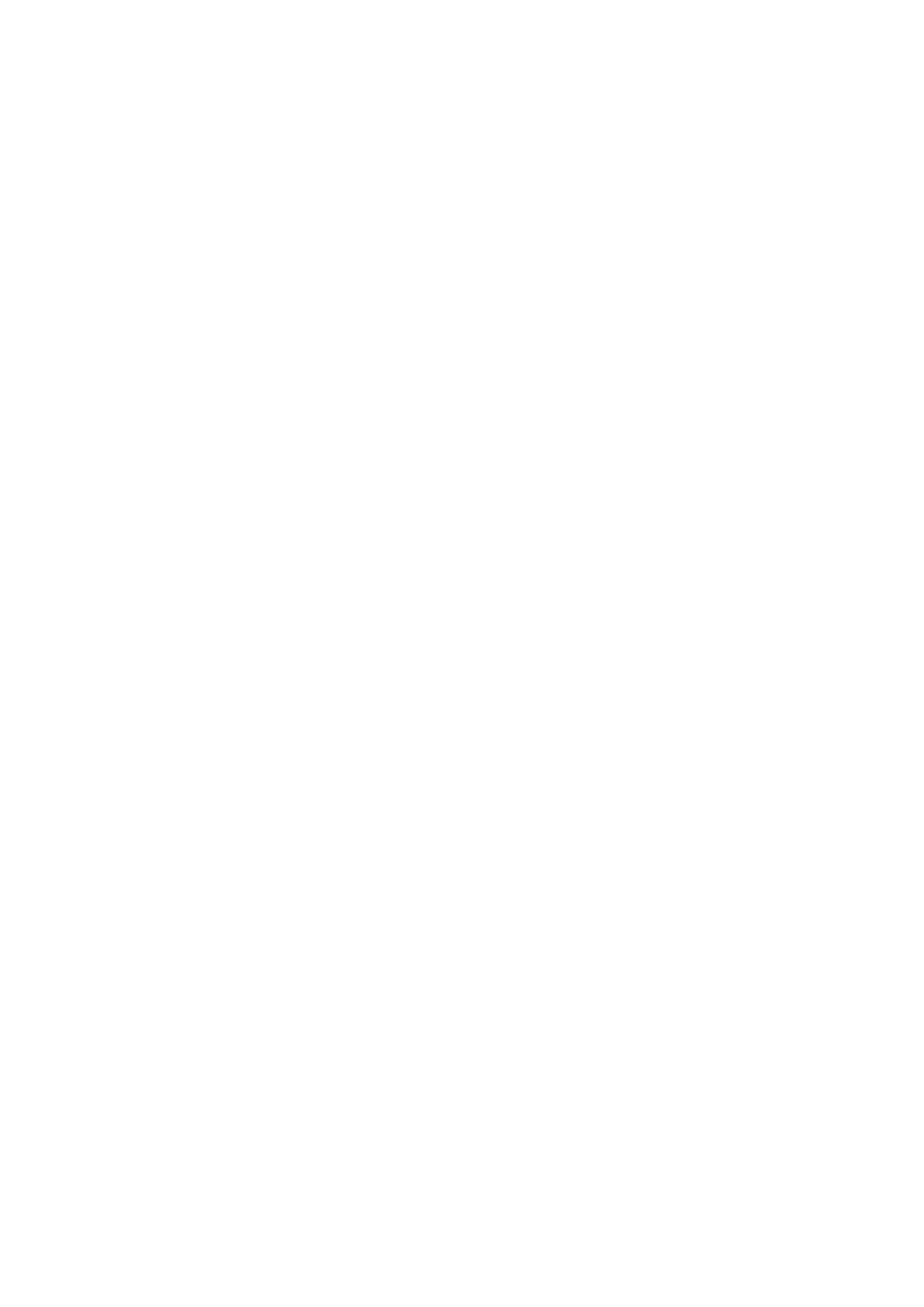Statutory Document No. 2021/0262



*Local Government Act 1985*

## **PORT ERIN GENERAL BYELAWS 2021**

*Approved by Tynwald: 15 March 2022 Coming into operation: in accordance with Byelaw 2*

Port Erin Village District Commissioners make the following Byelaws under section 28 and 30(7) of the Local Government Act 1985.

#### <span id="page-2-0"></span>**1 Title**

These Byelaws are the Port Erin General Byelaws 2021.

#### <span id="page-2-1"></span>**2 Commencement**

If approved by Tynwald, these Byelaws come into operation at the expiration of one month from the date of their approval<sup>1</sup> and cease to have effect on the 20th anniversary of the date on which they come into operation<sup>2</sup>.

## <span id="page-2-2"></span>**3 Interpretation**

In these Byelaws —

"**authorised officer**" means a duly authorised officer of the local authority;

"**carriageway**" has the same meaning as in section 72 of the Road Traffic Act 1985;

- "**footway**" has the same meaning as in section 72 of the Road Traffic Act 1985;
- "**harbour**" has the same meaning as in section 83 of the Harbours Act 2010, to the extent that a harbour (within the meaning in that section) is within the village district of Port Erin;
- "**invalid carriage**" means a vehicle, whether or not mechanically propelled, constructed or adapted for use for the carriage of one person, being a person suffering from some physical defect or disability, and which is being used solely for the carriage of such a person;

1

<sup>1</sup> Tynwald approval is required under section 30(4) of the Local Government Act 1985.

<sup>2</sup> In accordance with section 28(3) of the Local Government Act 1985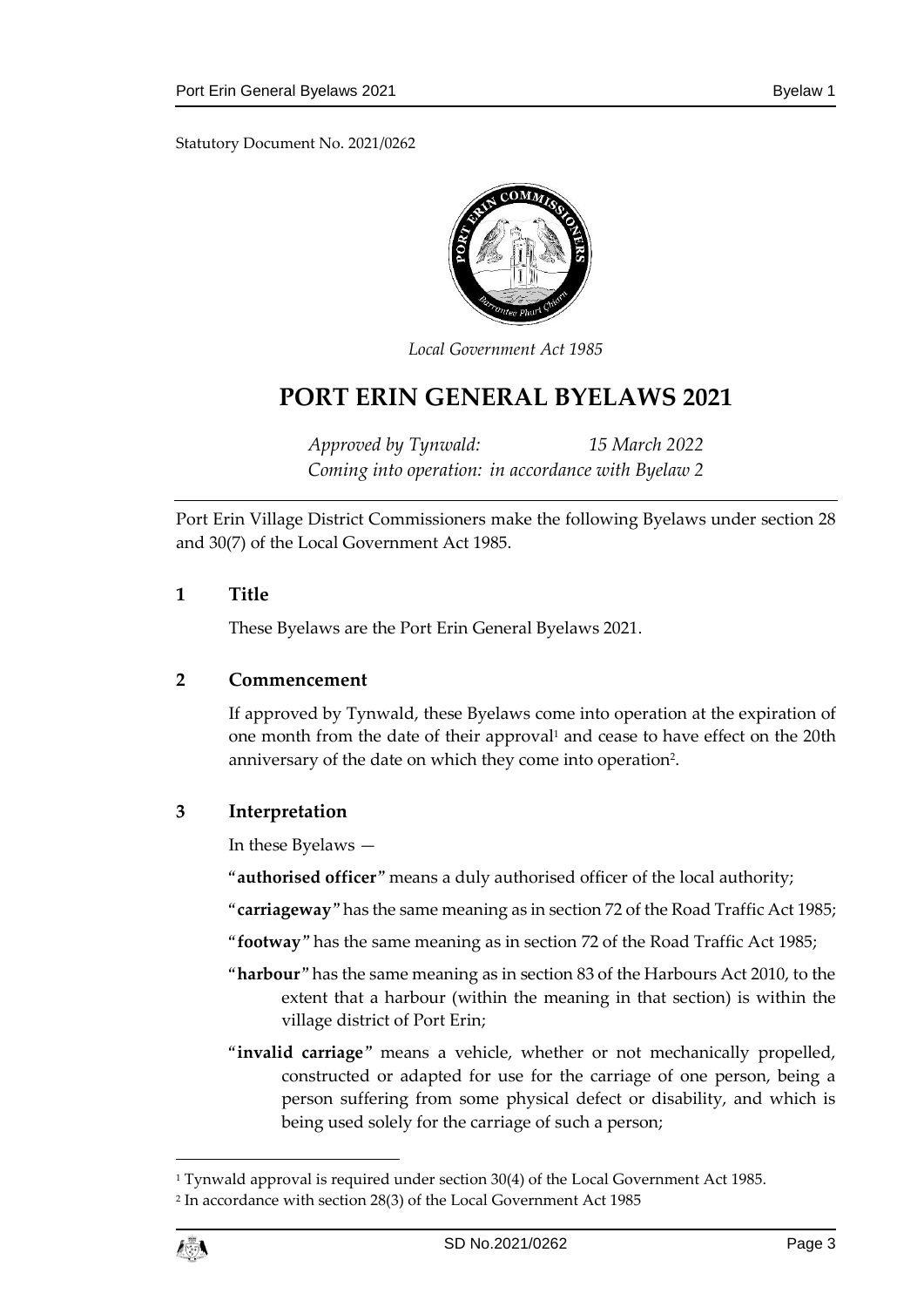- "**living van**" has the meaning given in regulation 3 of the Road Vehicles (Maintenance and Use) Regulations 2012<sup>3</sup> ;
- "**local authority**" means Port Erin Village District Commissioners;
- "**motor caravan**" has the meaning given in regulation 3 of the Road Vehicles (Maintenance and Use) Regulations 2012<sup>4</sup> ;
- "**motor vehicle**" means any mechanically propelled vehicle, whether or not made, adapted or permitted to be used on a road, other than an invalid carriage;
- "**planning approval**" has the same meaning as section 45 of the Town and Country Planning Act 1999;
- "**pram**" means a pram being used solely for its intended purpose of transporting an infant;
- "**public place**" means a highway or any other place or premises to which at the material time the public are permitted to have access, whether on payment or otherwise, excluding a harbour; and
- "**street**" means a highway or any other road, square or court, alley, passage or thoroughfare to which the public has access, and includes a footway, margin or verge forming part of a road and a bridge over which a road passes.

## <span id="page-3-0"></span>**4 Application**

These Byelaws apply to the whole of the village district of Port Erin unless expressly provided otherwise in these Byelaws.

#### <span id="page-3-1"></span>**5 Games and other recreational activity**

- (1) A person must not play football or any other game on land adjacent to a street in a manner likely to —
	- (a) cause danger or give reasonable grounds for annoyance to any person; or
	- (b) cause obstruction to traffic in the street.
- (2) A person must not do any of the following in a public place so as to cause danger, obstruction or give reasonable grounds for annoyance to any person —
	- (a) play football or any other ball game;
	- (b) ride a pedal cycle; or
	- (c) roller skate, roller blade, skateboard or use any other self-propelled vehicle.

-



<sup>3</sup> SD 0323/12

<sup>4</sup> SD 0323/12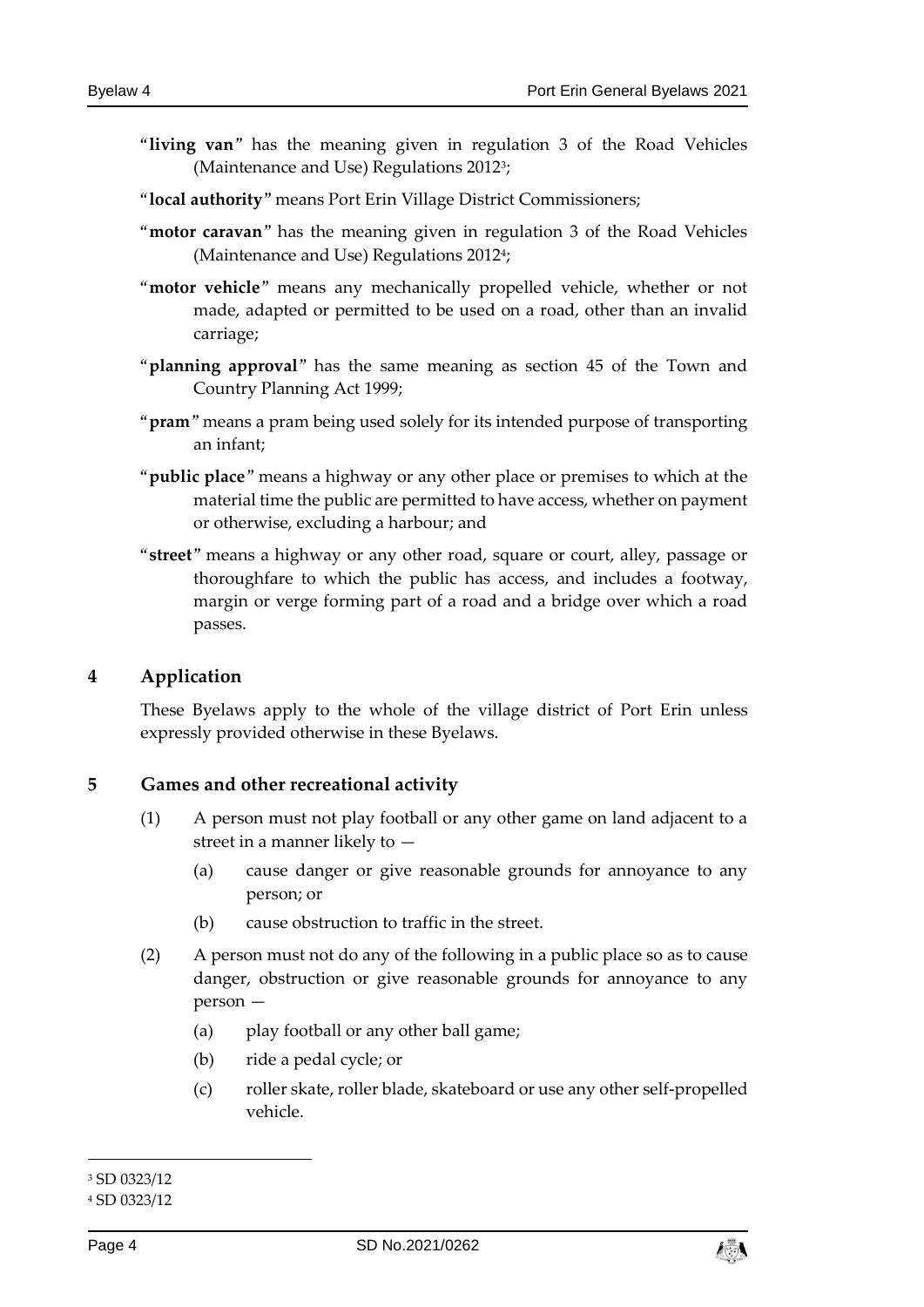(3) In this byelaw, "self-propelled vehicle" means a vehicle, including a pedal cycle, propelled by the weight or force of one or more persons standing, skating, sliding or riding on the vehicle, or by one or more persons pulling or pushing the vehicle but does not include an invalid carriage or a pram.

## <span id="page-4-0"></span>**6 Touting**

- (1) A person must not do any of the activities specified in paragraph  $(2)$ 
	- (a) in a street without the prior written permission of the local authority; or
	- (b) in any public place other than a street in a manner likely to cause obstruction or give reasonable grounds for annoyance to any other person.
- (2) The activities mentioned in paragraph  $(1)$  are  $-$ 
	- (a) advertising, or otherwise soliciting custom for, goods or services; or
	- (b) seeking to gather information from members of the public for use in the supply of goods or services.
- (3) If a person undertakes an activity described in paragraph (2) in a street with the prior written permission of the local authority given under paragraph (1), the person must not undertake the activity in a manner likely to cause obstruction or give reasonable grounds for annoyance to any other person.
- (4) The local authority may give permission under paragraph (1)(a) unconditionally, or subject to conditions that may include but are not limited to—
	- (a) requiring a person who as part of the activity distributes leaflets to ensure that discarded leaflets are retrieved so as to prevent littering; and
	- (b) requiring a person to remain in a specified area whilst undertaking the activity.

## <span id="page-4-1"></span>**7 Excessive noise**

- (1) After being asked to desist by a constable in uniform or an authorised officer, a person must not —
	- (a) sound or play a musical instrument;
	- (b) operate or permit to be operated a radio, amplifier or other sound producing device; or
	- (c) otherwise make any noise,

in a public place in a manner so loud or so continuous or repeated as to cause disturbance, nuisance or give reasonable grounds for annoyance to any other person.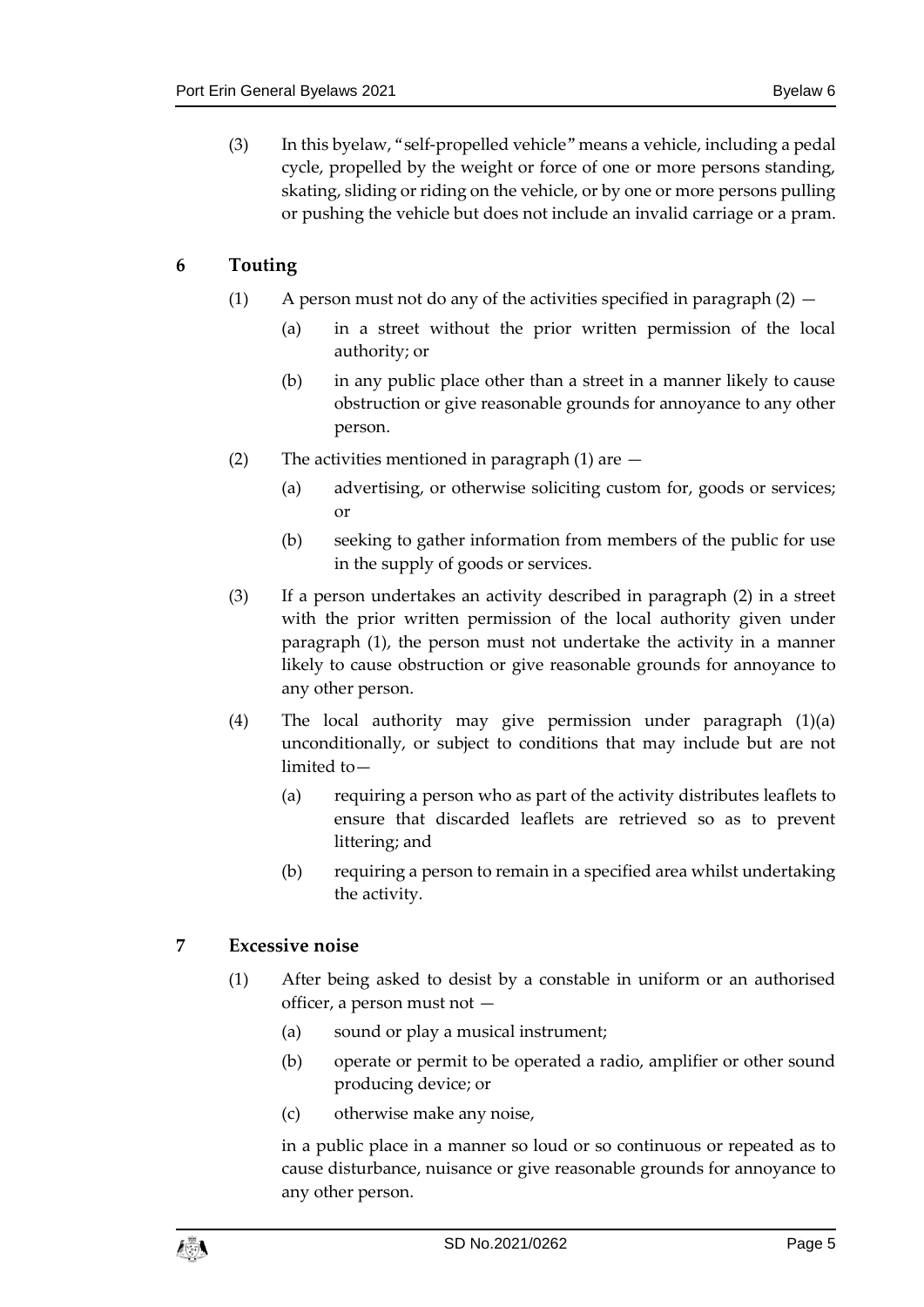- (2) Paragraph (1) does not apply to
	- (a) a loudspeaker used in circumstances where section 14 (noise in streets) of the Public Health Act 1990 applies; or
	- (b) any noise created in conformity with a written permission or authorisation from a Department, Statutory Board or the local authority.

#### <span id="page-5-0"></span>**8 Begging**

A person must not beg in a public place in such a manner so as to cause obstruction or give reasonable grounds for annoyance to any other person.

#### <span id="page-5-1"></span>**9 Urinating, etc.**

A person must not urinate or defecate in a public place in such circumstances as to cause, or to be likely to cause, annoyance to any other person.

#### <span id="page-5-2"></span>**10 Repairing and maintaining vehicles**

- (1) A person must not service, repair or work for general maintenance purposes upon a motor vehicle in a street to the annoyance of residents in the street, unless the vehicle has broken down and the repair or work is necessary for the vehicle to be moved.
- (2) If a person contravenes paragraph (1), and the local authority decides that it is necessary to cleanse the street or any surface water drain as soon as possible as a consequence of the contravention, the local authority may undertake the cleansing and recover the cost of so doing from the person.
- (3) A person must not leave, in a street, a motor vehicle which is in a serious state of disrepair, so as to cause danger, obstruction or annoyance to any person, unless the vehicle has been left outside premises in as safe and considerate a manner as possible to await removal from the street at the earliest possible time.

#### <span id="page-5-3"></span>**11 Vehicles on road margins or verges**

- (1) A person must not without lawful authority drive, park or leave a motor vehicle or trailer on a road margin or verge.
- (2) This byelaw does not apply to a heavy commercial vehicle within the meaning of section 38 of the Road Traffic Regulation Act 1985.
- (3) In this byelaw—
	- (a) "**trailer**" means any vehicle made, used, adapted or constructed to be drawn or towed by a motor vehicle; and
	- (b) "**road margin or verge**" means land that is
		- (i) adjacent to a carriageway (or between two such carriageways); and

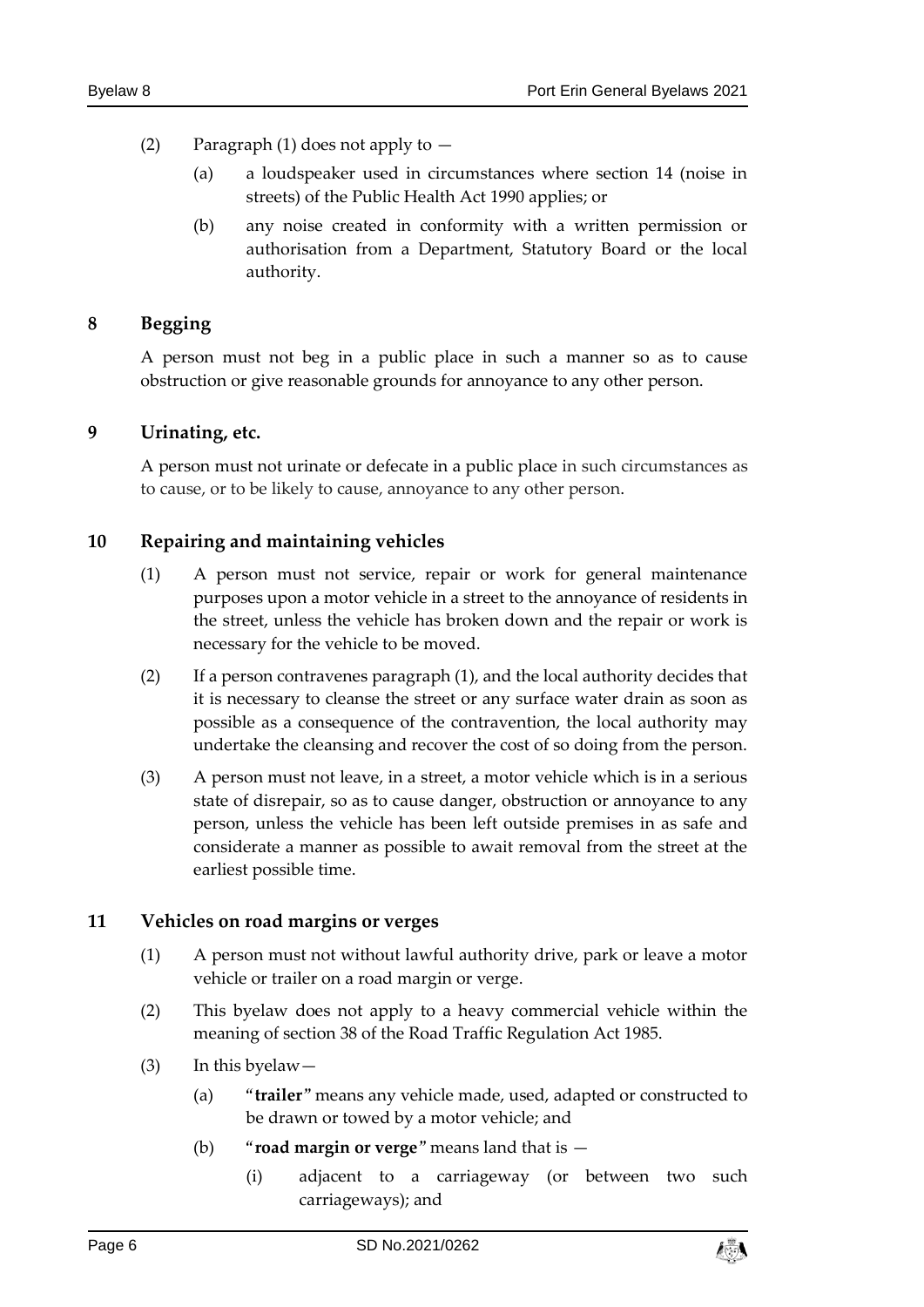- (ii) laid or sown with grass or planted with trees, shrubs or plants, and mown or otherwise maintained in ornamental condition by the local authority.
- (4) This byelaw applies only to the extent that any provision of or under the Road Traffic Act 1985 does not apply to conduct specified in this byelaw.

## <span id="page-6-0"></span>**12 Moveable dwelling**

- (1) A person must not maintain, or reside in, a moveable dwelling in a public place without prior written permission from the local authority.
- (2) For the purpose of this byelaw, the following maintain a moveable dwelling —
	- (a) a person by whom the moveable dwelling was placed in a public place; and
	- (b) a person who resides in or makes domestic use of the moveable dwelling.
- (3) In this byelaw, "moveable dwelling" means a tent, living van, motor caravan, shed, van or other conveyance or similar structure, whether or not capable of being used on roads, which is made, adapted or used for human habitation.

## <span id="page-6-1"></span>**13 Washing or cleaning yards, gardens etc.**

A person must not wash, sluice or brush, or cause to be washed, sluiced or brushed, into a public place any dirt, debris or other waste from any yard, garden or other part of the curtilage of premises.

## <span id="page-6-2"></span>**14 Feeding of animals and birds**

A person must not attract a gathering of wild birds, vermin or other wildlife by providing food for such birds, vermin or wildlife in a manner likely to cause —

- (a) a danger to public health; or
- (b) annoyance or nuisance to any person.

## <span id="page-6-3"></span>**15 Interference with life-saving equipment**

A person must not, except in an emergency for which the equipment is designed, remove, displace or otherwise interfere with any life-saving appliance or equipment placed by the local authority in a public place.

## <span id="page-6-4"></span>**16 Shopping trolleys**

(1) A person must not leave or abandon a shopping trolley in a public place, away from the shop premises from which it was obtained.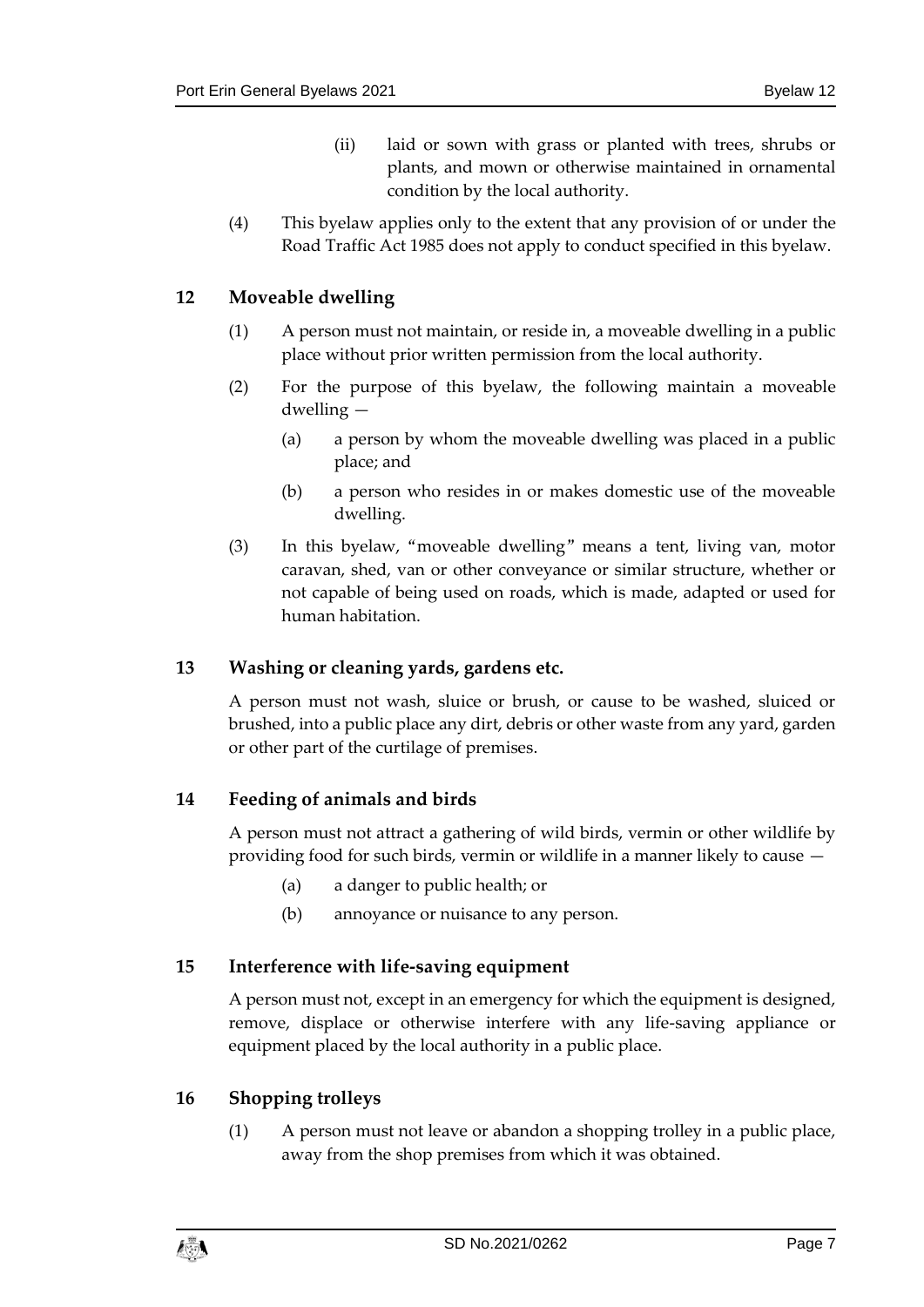- (2) The owner of a shop from which a shopping trolley left or abandoned as described in paragraph (1) was obtained must remove it on being notified of its whereabouts by the local authority.
- (3) If the owner fails to remove a shopping trolley as required under paragraph (2) within 48 hours of being notified of its whereabouts by the local authority, the local authority may collect the trolley and deliver it to the shop from which it was obtained and recover from the owner its reasonable costs for such collection and delivery.
- (4) In this byelaw, "shopping trolley" means a trolley provided by the owner of a shop to customers for use by them for carrying goods purchased at the shop.

## <span id="page-7-0"></span>**17 Drying or airing clothes, etc.**

A person must not hang, drape or otherwise leave any clothing, bedding, towels or other items to be dried or aired on a string, line, rail or other apparatus at the front of any premises, or a side of any premises where that side abuts a street, so as to cause a nuisance or give reasonable grounds for annoyance to any person.

#### <span id="page-7-1"></span>**18 Artificial Light**

- (1) A person must not install security lights or exterior lights to a building or structure so that artificial light emitted from such security or exterior lights constitutes a nuisance to another person in that person's home, in the manner described in paragraph (2).
- (2) The artificial light causing the alleged nuisance must affect a habitable room in the home of the person affected, such as a bedroom or living room.
- (3) Paragraph (1) does not apply to  $-$ 
	- (a) security lights or exterior lights that have planning approval;
	- (b) street lighting;
	- (c) buildings owned or vested in
		- (i) a Department;
		- (ii) a statutory board;
		- (iii) the local authority; or
		- (iv) a joint board.

#### <span id="page-7-2"></span>**19 Permissions**

- (1) Where prior written permission is required under these Byelaws for a specified activity, permission is not to be unreasonably withheld.
- (2) The local authority must determine whether to grant permission for a specified activity under these byelaws by considering all the

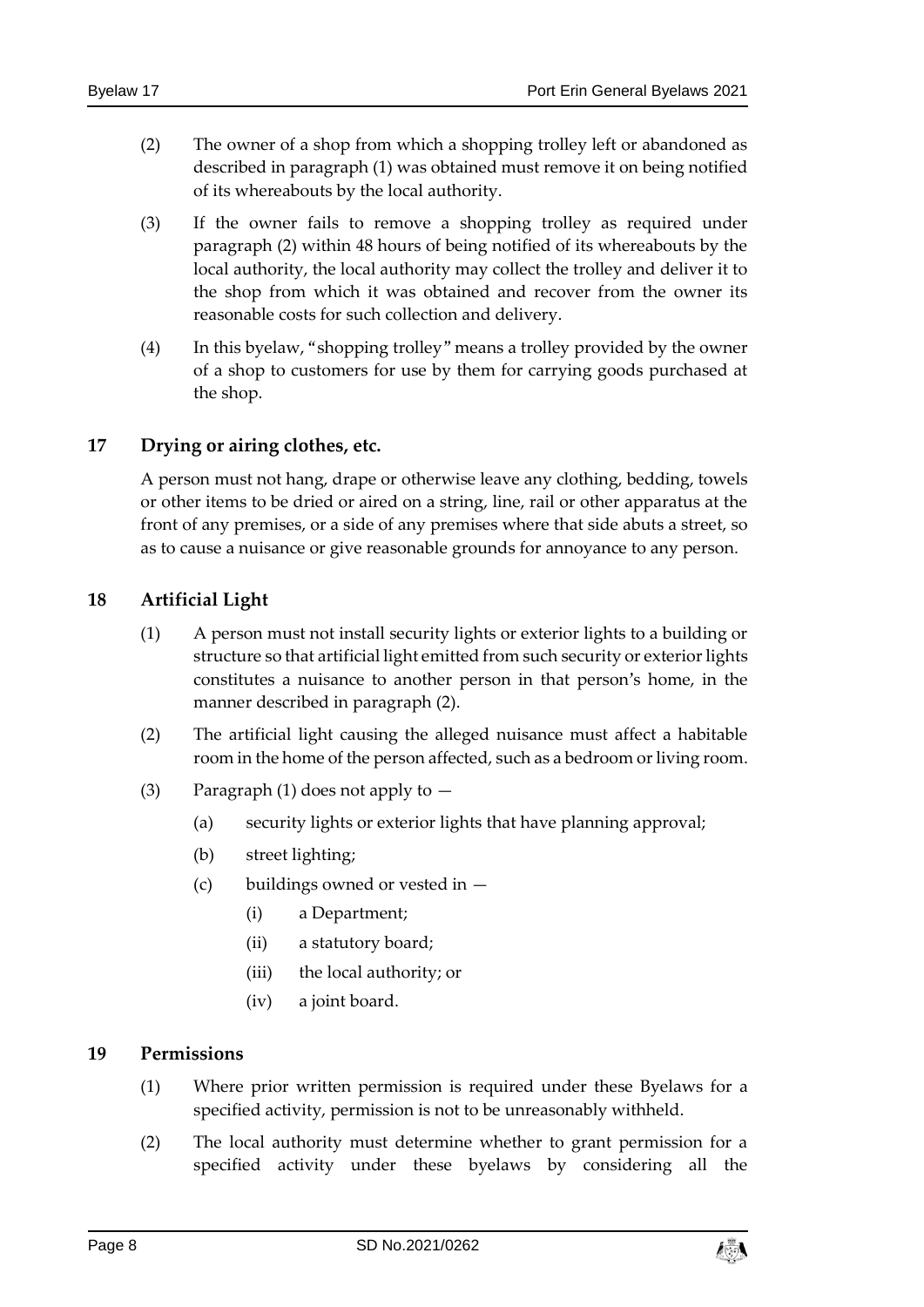circumstances of the case, including such of the following matters as are relevant —

- (a) the extent to which the activity would impact on the quality of the use made of a public place by residents of, and visitors to, the village district of Port Erin;
- (b) the extent to which facilities exist or can be provided, either by the local authority or the person seeking the permission, to enable the activity to be undertaken properly and safely; and
- (c) the adequacy of the organisation, safety measures and supervision with regard to the activity provided by the person seeking the permission.

## <span id="page-8-0"></span>**20 Production of permission**

A person holding a written permission given under these Byelaws must produce the permission when requested to do so by a constable in uniform or an authorised officer.

## <span id="page-8-1"></span>**21 Enforcement and penalties**

- (1) A person who contravenes any of these Byelaws commits an offence and is liable on summary conviction to a fine not exceeding £5,000.
- (2) These Byelaws are enforceable by a constable in uniform or an authorised officer without the need for a complaint to be made.
- (3) If a constable in uniform or an authorised officer has reasonable grounds for believing a person is committing, or has committed, an offence under these Byelaws, the constable or authorised officer may require the person to give to the constable or authorised officer the person's full name and address.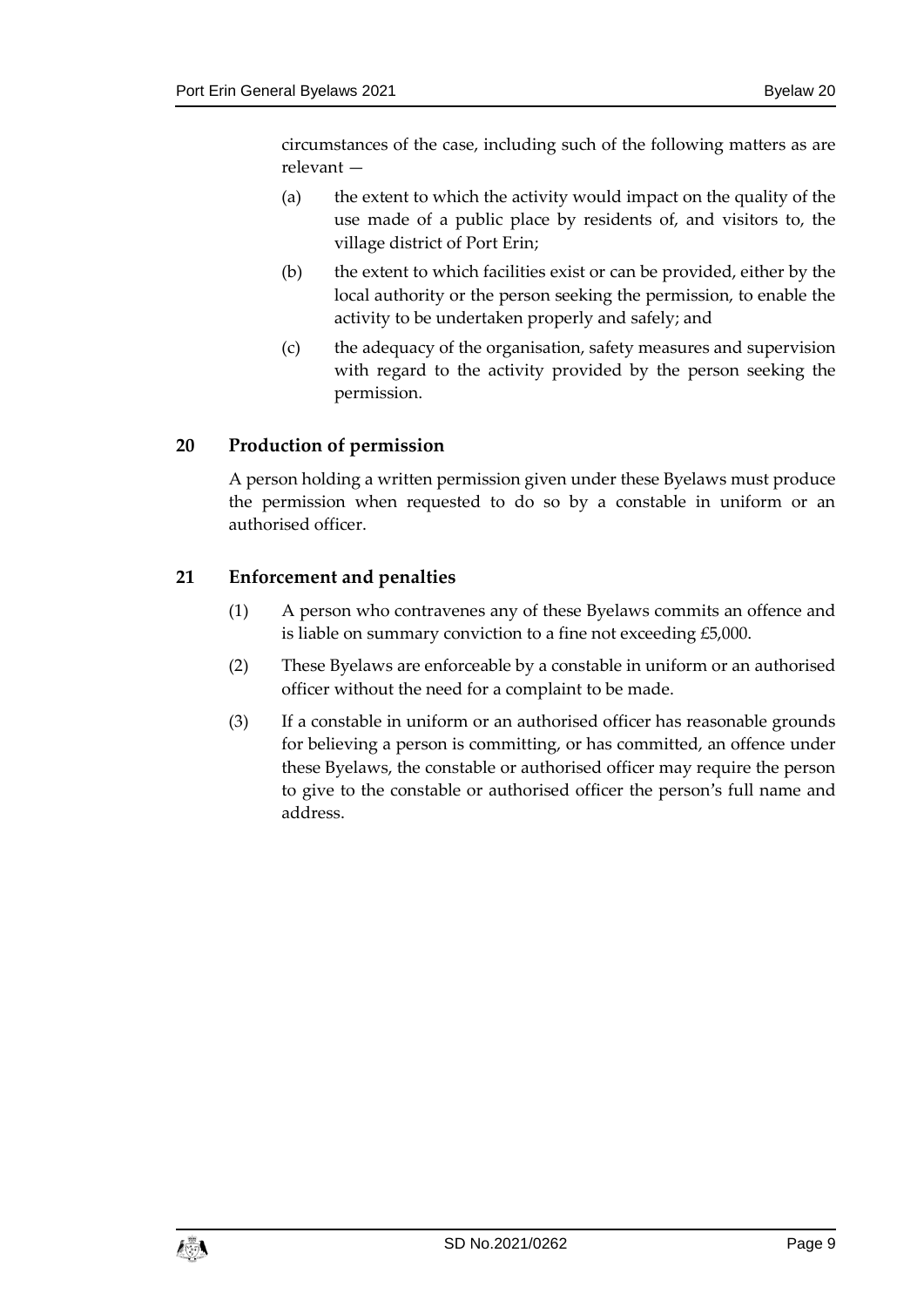**THE COMMON SEAL<sup>5</sup> of Port Erin Village District Commissioners was affixed on 30 July 2021 in the presence of** —

**(L.S.)**

**MADE 30 JULY 2021**

**G B T EGEE** *Chairman, Port Erin Village District Commissioners*

**J ROBERTS** *Clerk to Port Erin Village District Commissioners*

-



<sup>5</sup> As required by section 30(2) of the Local Government Act 1985.